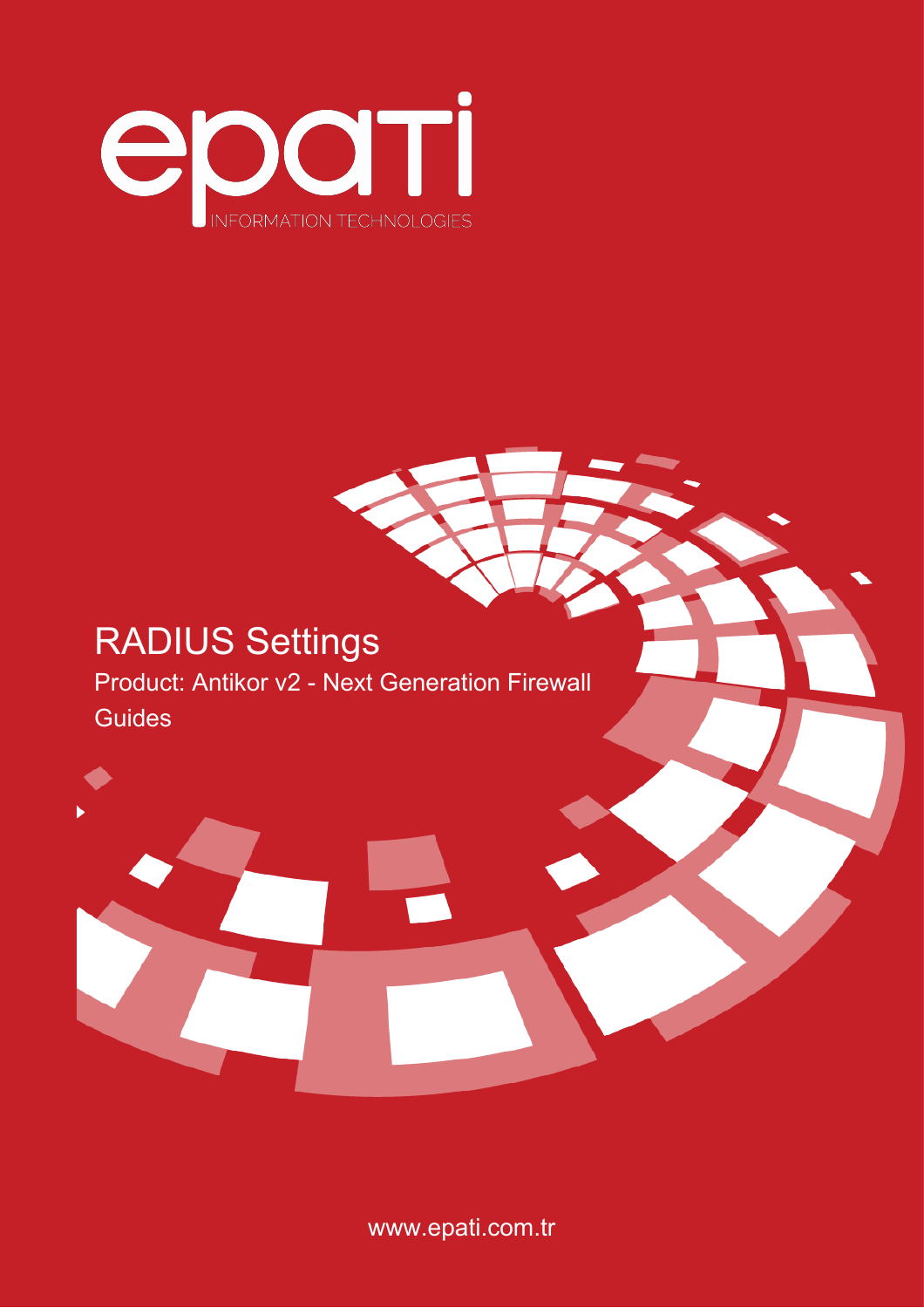



RADIUS (Remote Authentication Dial in User Service) is a protocol designed to allow users to access networks through AAA, which means authentication, authorization, and accounting.

### **RADIUS Profiles**

| <b>RADIUS Settings</b>                           |                           |                      |                                 |                  |                                                                                |
|--------------------------------------------------|---------------------------|----------------------|---------------------------------|------------------|--------------------------------------------------------------------------------|
|                                                  |                           |                      |                                 |                  | À                                                                              |
| <b>RADIUS Profiles</b><br><b>NAS Definitions</b> | <b>RADIUS Proxy Pools</b> |                      |                                 |                  |                                                                                |
|                                                  |                           | <b>Proxy Domains</b> |                                 |                  |                                                                                |
|                                                  |                           |                      |                                 |                  | CReload + Add                                                                  |
| PDF<br>CSV<br><b>XLS</b>                         |                           |                      | <b>⊞</b> Show/Hide <del>v</del> | Records Per Page | $\mathsf{OK}_{\mathbb{C}}$<br>$T$ Filter<br>$\blacktriangleright$ Reset Filter |
| ↓ Profile Name<br>Status<br>$\theta$             | I Capsulation             | I Use RADIUS Proxy   | I Operator Domain               | I Description    | $\ \cdot\ $ Transactions                                                       |
| Switch<br>Active<br>1                            | PAP                       | Passive              |                                 | for Switch       | $\overline{\mathscr{C}}$ Edit<br><b>T</b> Delete                               |
| Active<br>EDUROAM<br>$\overline{2}$              | PAP                       | Active               | university.edu.tr               | EDUROAM          | $\mathbb{Z}$ Edit<br><b>O</b> Delete                                           |
|                                                  |                           |                      |                                 |                  |                                                                                |
|                                                  |                           |                      |                                 |                  |                                                                                |
|                                                  |                           |                      |                                 |                  |                                                                                |
| <b>RADIUS Profiles - New Record</b>              |                           |                      |                                 | $\times$         |                                                                                |
|                                                  |                           |                      |                                 |                  |                                                                                |
|                                                  |                           |                      |                                 |                  |                                                                                |
| <b>Status</b>                                    | Active                    |                      |                                 |                  |                                                                                |
|                                                  |                           |                      |                                 |                  |                                                                                |
| <b>Profile Name</b>                              |                           |                      |                                 |                  |                                                                                |
|                                                  |                           |                      |                                 |                  |                                                                                |
| <b>Capsulation</b>                               |                           |                      |                                 |                  |                                                                                |
|                                                  | PAP                       |                      |                                 | $\checkmark$     |                                                                                |
|                                                  |                           |                      |                                 |                  |                                                                                |
| <b>Use RADIUS</b>                                | Active                    |                      |                                 |                  |                                                                                |
| <b>Proxy</b>                                     |                           |                      |                                 |                  |                                                                                |
| <b>Operator</b>                                  |                           |                      |                                 |                  |                                                                                |
| <b>Domain</b>                                    |                           |                      |                                 |                  |                                                                                |
|                                                  |                           |                      |                                 |                  |                                                                                |
| <b>Description</b>                               |                           |                      |                                 |                  |                                                                                |
|                                                  |                           |                      |                                 |                  |                                                                                |
|                                                  |                           |                      |                                 |                  |                                                                                |
|                                                  |                           |                      |                                 |                  |                                                                                |
|                                                  |                           |                      |                                 |                  |                                                                                |
|                                                  |                           |                      | <b>O</b> Cancel                 | <b>图Save</b>     |                                                                                |
|                                                  |                           |                      |                                 | ×,               |                                                                                |
|                                                  |                           |                      |                                 |                  |                                                                                |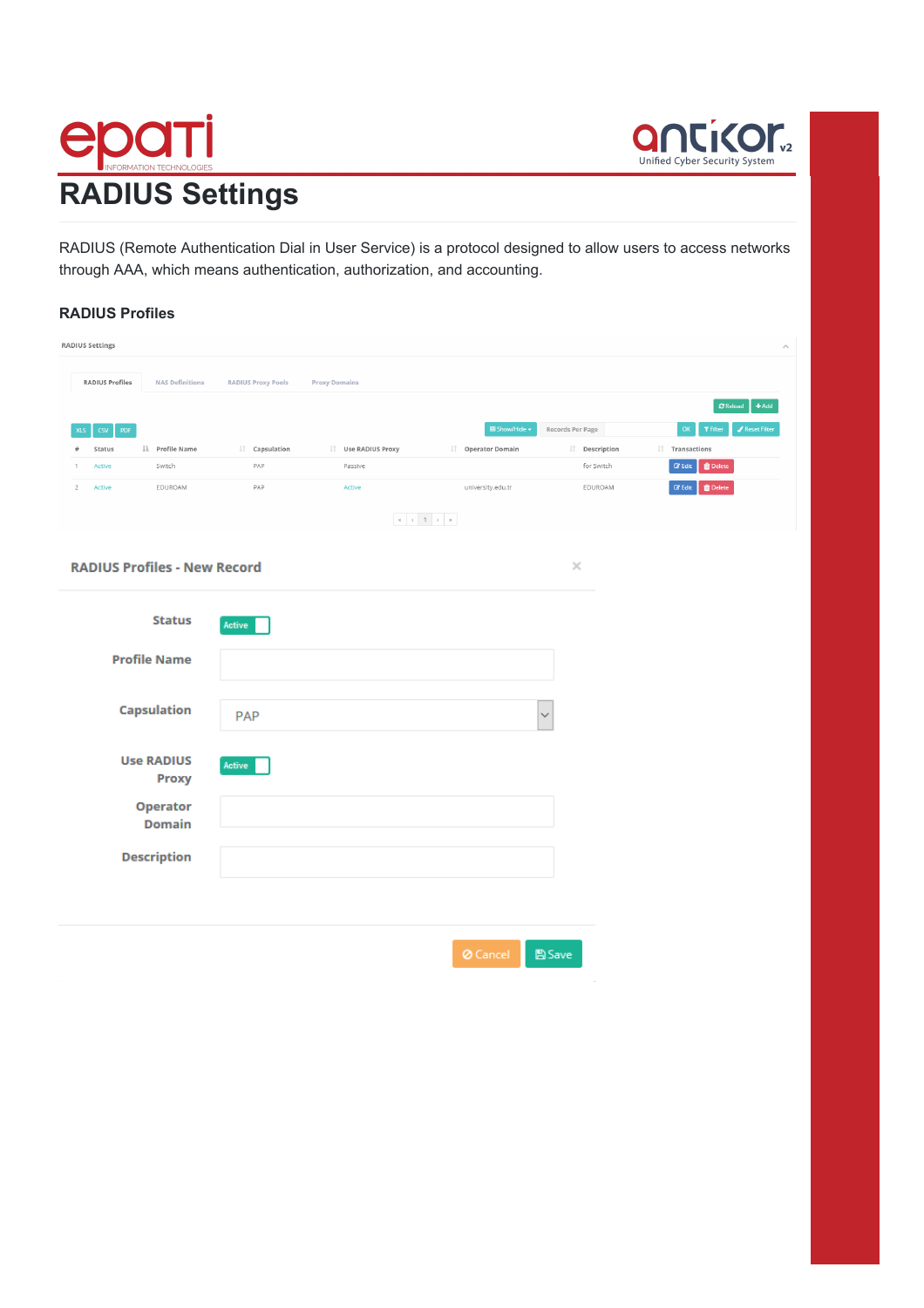| <b>FIELD</b>        | <b>DESCRIPTION</b>                                       |
|---------------------|----------------------------------------------------------|
| Status              | Select status of the record. (Active or Passive)         |
| Profile Name        | Enter RADIUS profile name.                               |
| Capsulation         | Choose a Capsulation. (PAP or EAP-TTLS/PAP)              |
| Use RADIUS<br>Proxy | Select whether the RADIUS proxy is active or<br>passive. |
| Operator Domain     | Enter operator domain.                                   |
| Description         | Enter description.                                       |

## **NAS Definitions**

This is the field where IP addresses of owned Access Points and Ulakbim Radius serves are entered. The password provided by Ulakbim to your agency must be entered in this field.

| <b>RADIUS Settings</b>                           |                                                   |              |                                 |                  |                                     | $\overline{\mathcal{E}}$                                                                                                                                                                                                                                                                                                           |
|--------------------------------------------------|---------------------------------------------------|--------------|---------------------------------|------------------|-------------------------------------|------------------------------------------------------------------------------------------------------------------------------------------------------------------------------------------------------------------------------------------------------------------------------------------------------------------------------------|
| <b>RADIUS Profiles</b><br><b>NAS Definitions</b> | <b>RADIUS Proxy Pools</b><br><b>Proxy Domains</b> |              |                                 |                  |                                     |                                                                                                                                                                                                                                                                                                                                    |
| CSV<br>PDF<br><b>XLS</b>                         |                                                   |              | <b>⊞</b> Show/Hide <del>v</del> | Records Per Page |                                     | $+$ Add<br>$\mathbf C$ Reload<br>$\mathsf{OK}% _{\mathsf{CL}}\times\mathsf{CK}_{\mathsf{CL}}^{\mathsf{CL}}(\mathsf{CL}_{\mathsf{CL}}^{\mathsf{CL}}(\mathsf{CL}_{\mathsf{CL}}^{\mathsf{CL}}),\mathsf{CL}_{\mathsf{CL}}^{\mathsf{CL}}(\mathsf{CL}_{\mathsf{CL}}^{\mathsf{CL}}),$<br>$T$ Filter<br>$\blacktriangleright$ Reset Filter |
| NAS Name<br>#                                    | ↓ NAS Address                                     | Frofile Name | I Description                   |                  | $\ \cdot\ $ Transactions            |                                                                                                                                                                                                                                                                                                                                    |
| Wifi<br>$\mathbf{1}$                             | 10.0.0.0/8                                        | EDUROAM      | Wifi                            |                  | $\mathbb Z$ Edit<br><b>O</b> Delete |                                                                                                                                                                                                                                                                                                                                    |
|                                                  |                                                   |              |                                 |                  |                                     |                                                                                                                                                                                                                                                                                                                                    |
|                                                  |                                                   |              |                                 |                  |                                     |                                                                                                                                                                                                                                                                                                                                    |
| <b>NAS Definitions - New Record</b>              |                                                   |              |                                 | $\times$         |                                     |                                                                                                                                                                                                                                                                                                                                    |
|                                                  |                                                   |              |                                 |                  |                                     |                                                                                                                                                                                                                                                                                                                                    |
| <b>Profile Name</b>                              |                                                   |              |                                 |                  |                                     |                                                                                                                                                                                                                                                                                                                                    |
|                                                  | EDUROAM                                           |              |                                 | ٧                |                                     |                                                                                                                                                                                                                                                                                                                                    |
|                                                  |                                                   |              |                                 |                  |                                     |                                                                                                                                                                                                                                                                                                                                    |
| <b>NAS Name</b>                                  |                                                   |              |                                 |                  |                                     |                                                                                                                                                                                                                                                                                                                                    |
|                                                  |                                                   |              |                                 |                  |                                     |                                                                                                                                                                                                                                                                                                                                    |
| <b>Address Family</b>                            | $\odot$ IPv4 $\odot$<br>IPv6                      |              |                                 |                  |                                     |                                                                                                                                                                                                                                                                                                                                    |
|                                                  |                                                   |              |                                 |                  |                                     |                                                                                                                                                                                                                                                                                                                                    |
| <b>NAS Address</b>                               | IPv4                                              |              |                                 |                  |                                     |                                                                                                                                                                                                                                                                                                                                    |
|                                                  |                                                   |              |                                 |                  |                                     |                                                                                                                                                                                                                                                                                                                                    |
|                                                  |                                                   |              |                                 |                  |                                     |                                                                                                                                                                                                                                                                                                                                    |
| <b>RADIUS</b><br>Password                        | D                                                 |              |                                 |                  |                                     |                                                                                                                                                                                                                                                                                                                                    |
|                                                  |                                                   |              |                                 |                  |                                     |                                                                                                                                                                                                                                                                                                                                    |
| Description                                      |                                                   |              |                                 |                  |                                     |                                                                                                                                                                                                                                                                                                                                    |
|                                                  |                                                   |              |                                 |                  |                                     |                                                                                                                                                                                                                                                                                                                                    |
|                                                  |                                                   |              |                                 |                  |                                     |                                                                                                                                                                                                                                                                                                                                    |
|                                                  |                                                   |              |                                 |                  |                                     |                                                                                                                                                                                                                                                                                                                                    |
|                                                  |                                                   |              |                                 |                  |                                     |                                                                                                                                                                                                                                                                                                                                    |
|                                                  |                                                   |              | <b>Ø</b> Cancel                 | 图 Save           |                                     |                                                                                                                                                                                                                                                                                                                                    |
|                                                  |                                                   |              |                                 |                  |                                     |                                                                                                                                                                                                                                                                                                                                    |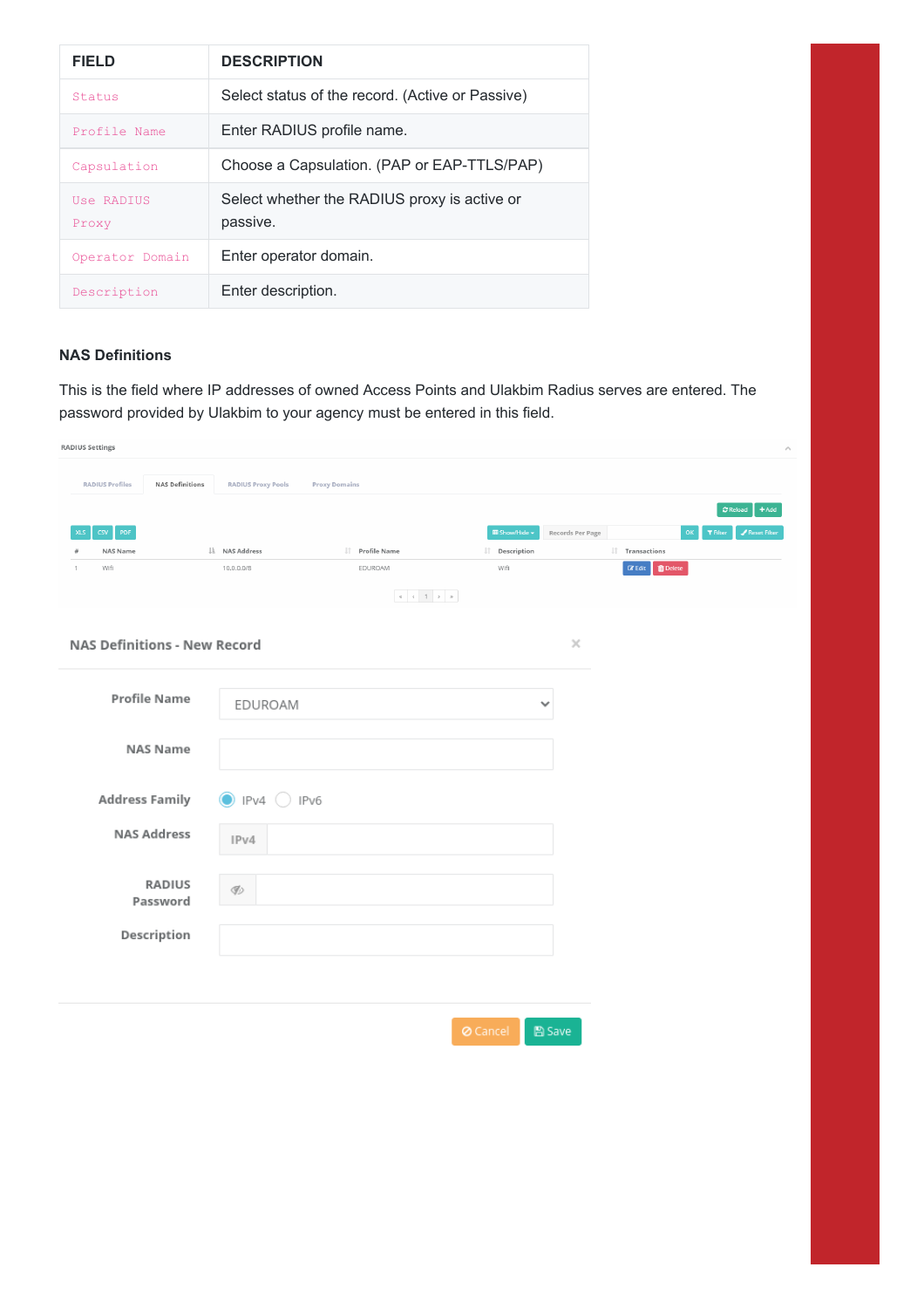| <b>FIELD</b>              | <b>DESCRIPTION</b>                                |
|---------------------------|---------------------------------------------------|
| Profile Name              | Choose a RADIUS profile.                          |
| NAS Name                  | Enter NAS name.                                   |
| Address Family            | Select an IP Address Family (IPv4 or<br>$IPv6$ ). |
| NAS Address               | Enter NAS address.                                |
| <b>RADIUS</b><br>Password | Enter Radius password.                            |
| Description               | Enter description.                                |

## **RADIUS Proxy Pools**

Ulakbim requires setting the pool type settings to Fail Over. This is a default setting for AntiKor.

| <b>RADIUS Settings</b>                                                 |                        |                           |                      |               |                 |                                                     |         |    |                     |                                    |
|------------------------------------------------------------------------|------------------------|---------------------------|----------------------|---------------|-----------------|-----------------------------------------------------|---------|----|---------------------|------------------------------------|
| <b>RADIUS Profiles</b>                                                 | <b>NAS Definitions</b> | <b>RADIUS Proxy Pools</b> | <b>Proxy Domains</b> |               |                 |                                                     |         |    |                     |                                    |
|                                                                        |                        |                           |                      |               |                 |                                                     |         |    | $\mathcal C$ Reload | $+Add$                             |
| $\mathsf{CSV}^{\scriptscriptstyle\wedge}$<br>${\sf PDF}$<br><b>XLS</b> |                        |                           |                      |               |                 | <b>⊞</b> Show/Hide <del>+</del><br>Records Per Page |         | OK | T Filter            | $\blacktriangleright$ Reset Filter |
| Pool Name                                                              |                        | Li Pool Type              |                      | I Description |                 | I Transactions                                      |         |    |                     |                                    |
| EDUROAM                                                                |                        | Fail Over                 |                      | EDUROAM       |                 | $\mathbb{Z}$ Edit<br><b>Delete</b>                  | Servers |    |                     |                                    |
|                                                                        |                        |                           |                      |               |                 |                                                     |         |    |                     |                                    |
|                                                                        |                        |                           |                      |               |                 |                                                     |         |    |                     |                                    |
| <b>RADIUS Proxy Pools - New Record</b>                                 |                        |                           |                      |               |                 |                                                     | ×       |    |                     |                                    |
|                                                                        |                        |                           |                      |               |                 |                                                     |         |    |                     |                                    |
| <b>Pool Name</b>                                                       |                        |                           |                      |               |                 |                                                     |         |    |                     |                                    |
|                                                                        |                        |                           |                      |               |                 |                                                     |         |    |                     |                                    |
| <b>Pool Type</b>                                                       |                        | Fail Over                 |                      |               |                 | $\checkmark$                                        |         |    |                     |                                    |
|                                                                        |                        |                           |                      |               |                 |                                                     |         |    |                     |                                    |
| <b>Description</b>                                                     |                        |                           |                      |               |                 |                                                     |         |    |                     |                                    |
|                                                                        |                        |                           |                      |               |                 |                                                     |         |    |                     |                                    |
|                                                                        |                        |                           |                      |               |                 |                                                     |         |    |                     |                                    |
|                                                                        |                        |                           |                      |               |                 |                                                     |         |    |                     |                                    |
|                                                                        |                        |                           |                      |               | <b>Ø</b> Cancel | <b>图Save</b>                                        |         |    |                     |                                    |
|                                                                        |                        |                           |                      |               |                 |                                                     | J.      |    |                     |                                    |
| <b>FIELD</b>                                                           |                        | <b>DESCRIPTION</b>        |                      |               |                 |                                                     |         |    |                     |                                    |
| Pool Name                                                              |                        | Enter name of Pool.       |                      |               |                 |                                                     |         |    |                     |                                    |
| Pool Type                                                              | Pool                   | Choose type of            |                      |               |                 |                                                     |         |    |                     |                                    |
| Description                                                            |                        | Enter description.        |                      |               |                 |                                                     |         |    |                     |                                    |

### **Proxy Domains**

This is the section where owned domains are entered. Domain name to be notified to Ulakbim must be entered in this section.